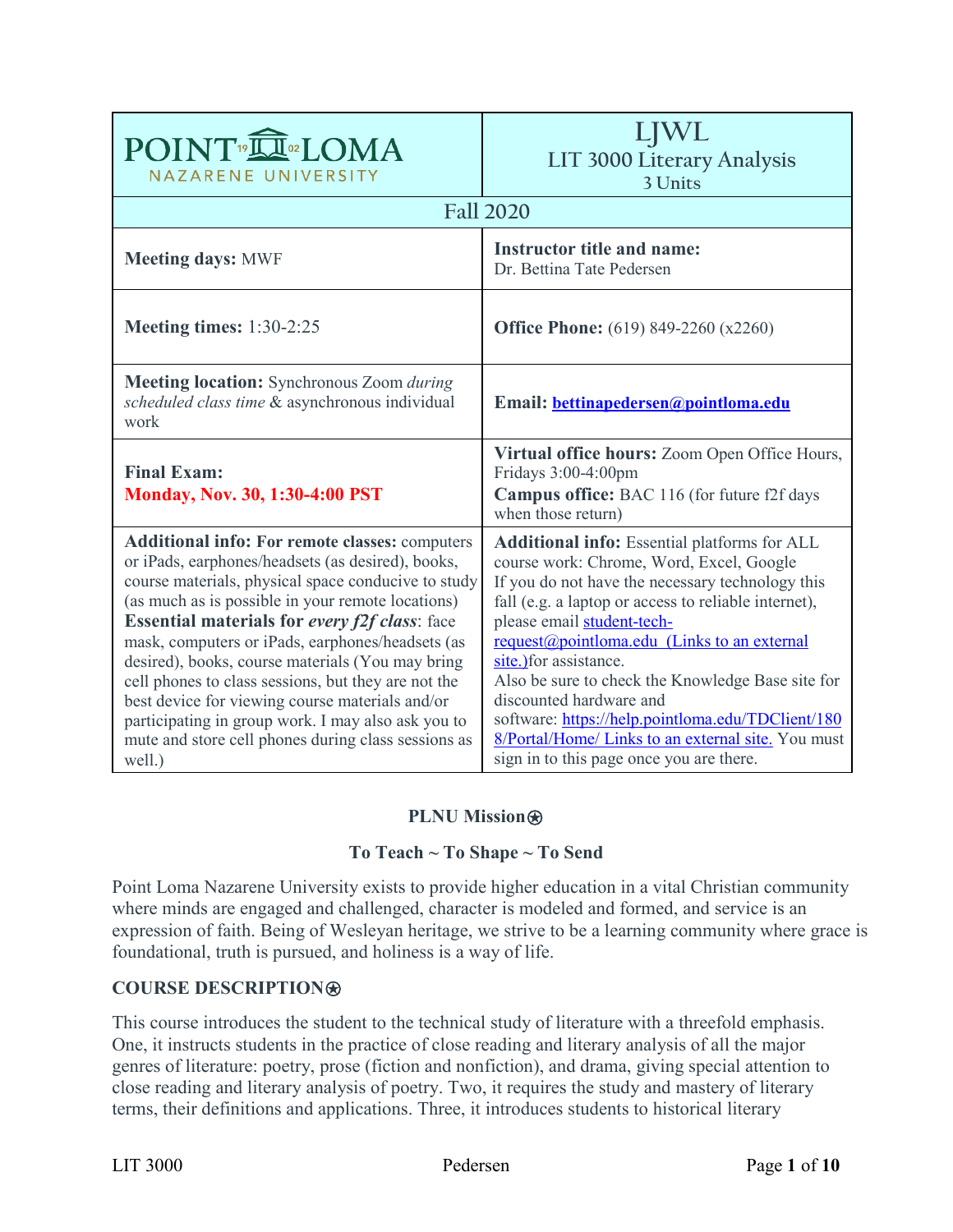periods and major schools of literary criticism and their approaches. A more extensive study of literary criticism is completed in LIT [4095.](https://catalog.pointloma.edu/preview_program.php?catoid=46&poid=3699&returnto=2633#tt1080) Students should use and master more fully LIT 3000 course content in subsequent literature courses. *Prerequisite(s): Fulfillment of the College Composition requirement.*

# **COURSE LEARNING OUTCOMES**⍟

### *Students of LIT 3000 will*

- 1. memorize and employ fundamental concepts of literary study:
	- 1. standard literary terminology
	- 2. modes/genres of literature
	- 3. elements of literary genres
	- 4. literary periods (dates, writers, characteristics, and important developments)
- 2. describe and practice close reading of literary texts.
- 3. describe current schools of contemporary literary criticism.
- 4. consider current schools of contemporary literary criticism in relation to Christian faith and practice.
- 5. use contemporary literary criticism to examine literary texts and argue their own readings of literary texts.
- 6. use literary research skills to examine literary texts and formulate their own readings of literary texts.

# **REQUIRED TEXTS AND RECOMMENDED STUDY RESOURCES**

- Bressler, Charles E. *Literary Criticism: An Introduction to Theory and Practice*. 5<sup>th</sup>ed. Upper Saddle River, NJ: Pearson Prentice Hall, 2007. 801.95 B843L (4<sup>th</sup>ed on Reserve)
- Dillard, Annie. *Teaching a Stone to Talk*. Harper Collins, 1988.
- DiYanni, Robert. *Literature: Approaches to Fiction, Poetry, and Drama.* 2<sup>nd</sup> ed. (on Reserve)
- $MLA$  *Handbook*.  $8^{th}$  ed. R808.02 M691h 2016 (Non-Circulating)
- Harmon & Holman. *A Handbook to Literature*. R803 H288h 1996 (on Reserve)
- Schwarz, Daniel, ed. *The Dead* Case Studies in Contemporary Criticism. Boston & New York: Bedford/St. Martin's Press, 1994. 823 J89de (on Reserve)

# **COURSE CREDIT HOUR INFORMATION**⍟

In the interest of providing sufficient time to accomplish the stated Course Learning Outcomes, this class meets the PLNU credit hour policy for a 3 unit class delivered over 16 weeks. It is anticipated that students will spend a minimum of 37.5 participation hours per credit hour on their coursework. For this course, students will spend an estimated 112.5 minimum total hours meeting the course learning outcomes. Weekly time estimations are also provided in the Canvas modules.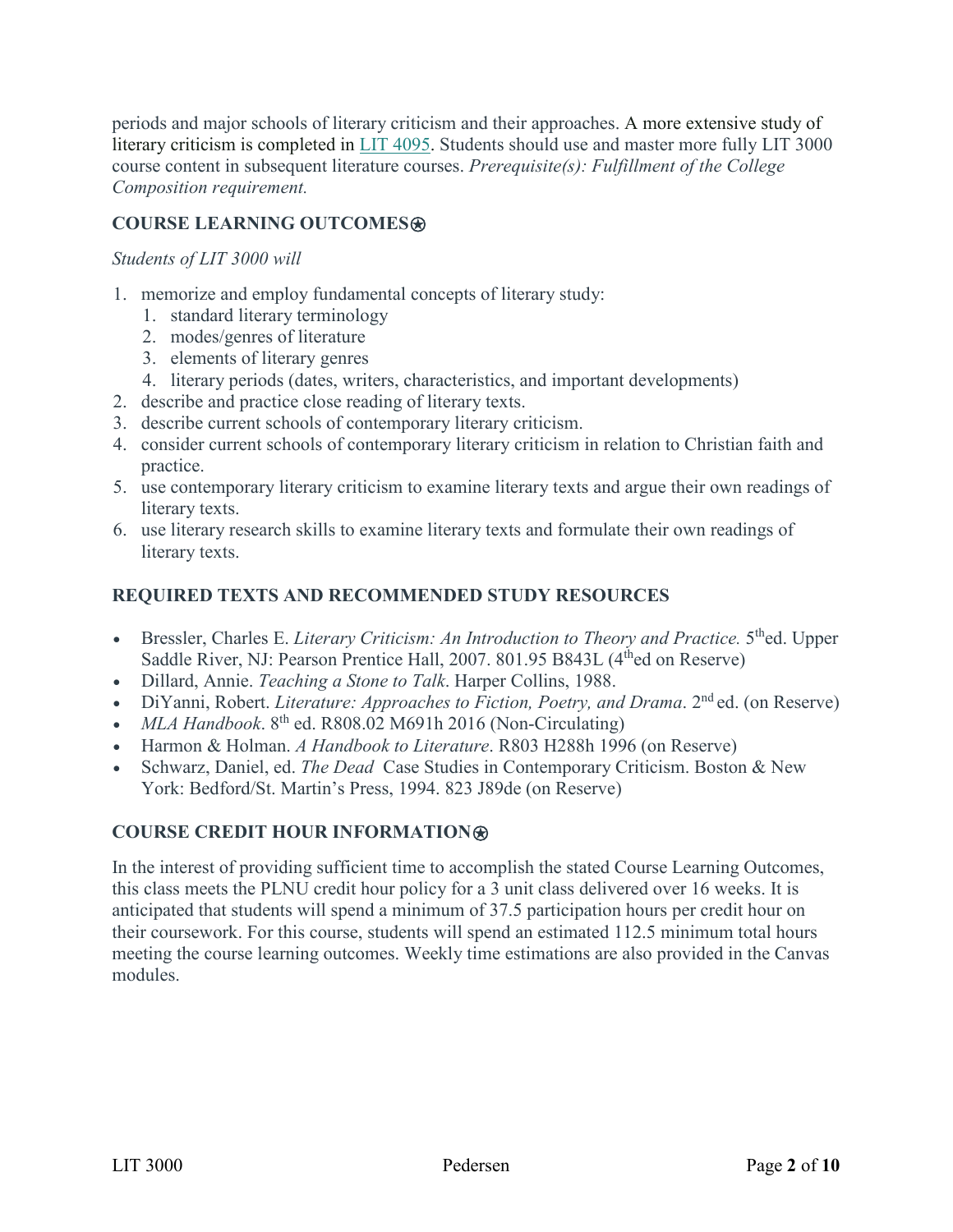### **Distribution of Student Learning Hours**

| <b>Course Assignments &amp; Exams</b>                     | <b>Hours</b>    | %Weight |
|-----------------------------------------------------------|-----------------|---------|
| Reading Assignments, Online Discussions, Class Activities | 45<br>20%<br>42 |         |
| Quizzes (Study & Quiz-taking)                             |                 |         |
| <b>Short Papers</b>                                       | 12              | 20%     |
| Long Paper                                                | 10              | 20%     |
| Midterm Exam                                              | 1               | 20%     |
| Final Exam                                                | 2.5             | 20%     |
| <b>Total Course Hours</b>                                 | 112.5           | $100\%$ |

# **ASSESSMENT AND GRADING**⍟

Student grades will be posted in the Canvas grade book no later than midnight on Tuesday of each week beginning in Week Two of this course. It is important to read the comments posted in the grade book as these comments are intended to help students improve their work. Final grades will be posted within one week of the end of the class. Grades will be based on the following:

### **Grade Scale (Percentage)**

| A        | $93 - 100\%$ | C    | 73-76%      |
|----------|--------------|------|-------------|
| A-       | 90-92%       | $C-$ | 70-72%      |
| $B+$     | 87-89%       | $D+$ | $67 - 69%$  |
| $\bf{B}$ | 83-86%       | D    | $63 - 66%$  |
| $B-$     | 80-82%       | D-   | $60 - 62\%$ |
| $C+$     | 77-79%       | F    | 59% & Below |

# **STATE AUTHORIZATION**⍟

State authorization is a formal determination by a state that Point Loma Nazarene University is approved to conduct activities regulated by that state. In certain states outside California, Point Loma Nazarene University is not authorized to enroll online (distance education) students. If a student moves to another state after admission to the program and/or enrollment in an online course, continuation within the program and/or course will depend on whether Point Loma Nazarene University is authorized to offer distance education courses in that state. It is the student's responsibility to notify the institution of any change in his or her physical location. Refer to the map on [State Authorization](https://www.pointloma.edu/offices/office-institutional-effectiveness-research/disclosures) to view which states allow online (distance education) outside of California.

# **INCOMPLETES AND LATE ASSIGNMENTS**

All assignments are to be submitted by the due dates posted. Late assignments are not accepted. No assignments will be accepted after midnight on the last day of class. Incompletes will only be assigned in extremely unusual circumstances.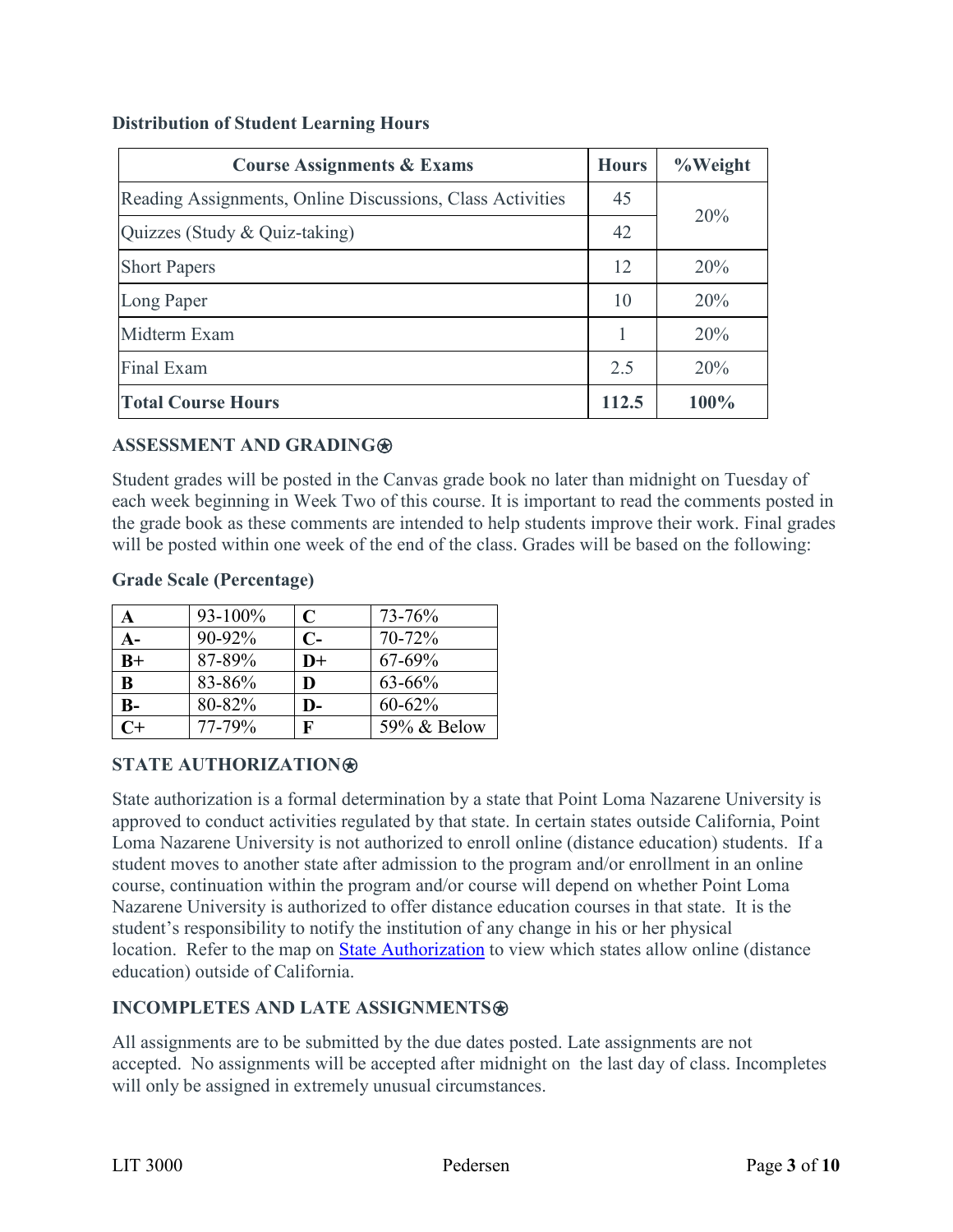In any online discussions, missing work means that others will not have the opportunity to respond to your comments nor you to theirs, so if you know you will be away on the day your assignment is due, you must post your work before you leave.

Assignments must be posted/submitted by 11:59pm Pacific Standard Time on the day they are due unless otherwise specified.

# **PLNU COPYRIGHT POLICY**⍟

Point Loma Nazarene University, as a non-profit educational institution, is entitled by law to use materials protected by the US Copyright Act for classroom education. Any use of those materials outside the class may violate the law.

# **PLNU ACADEMIC HONESTY POLICY®**

Students should demonstrate academic honesty by doing original work and by giving appropriate credit to the ideas of others. Academic dishonesty is the act of presenting information, ideas, and/or concepts as one's own when in reality they are the results of another person's creativity and effort. A faculty member who believes a situation involving academic dishonesty has been detected may assign a failing grade for that assignment or examination, or, depending on the seriousness of the offense, for the course. Faculty should follow and students may appeal using the procedure in the university Catalog. See [Academic Policies](https://catalog.pointloma.edu/content.php?catoid=46&navoid=2650) for definitions of kinds of academic dishonesty and for further policy information.

# **PLNU ACADEMIC ACCOMMODATIONS POLICY**⍟

While all students are expected to meet the minimum standards for completion of this course as established by the instructor, students with disabilities may require academic adjustments, modifications or auxiliary aids/services. At Point Loma Nazarene University (PLNU), these students are requested to register with the [Disability Resource Center](https://www.pointloma.edu/offices/disability-resource-center) (DRC), located in the Bond Academic Center. (DRC@pointloma.edu or 619-849-2486). The DRC's policies and procedures for assisting such students in the development of an appropriate academic adjustment plan (AP) allows PLNU to comply with Section 504 of the Rehabilitation Act and the Americans with Disabilities Act. Section 504 (a) prohibits discrimination against students with special needs and guarantees all qualified students equal access to and benefits of PLNU programs and activities. After the student files the required documentation, the DRC, in conjunction with the student, will develop an AP to meet that student's specific learning needs. The DRC will thereafter email the student's AP to all faculty who teach courses in which the student is enrolled each semester. The AP must be implemented in all such courses.

If students do not wish to avail themselves of some or all of the elements of their AP in a particular course, it is the responsibility of those students to notify their professor in that course. PLNU highly recommends that DRC students speak with their professors during the first two weeks of each semester about the applicability of their AP in that particular course and/or if they do not desire to take advantage of some or all of the elements of their AP in that course.

# **PLNU ATTENDANCE AND PARTICIPATION POLICY**⍟

Regular and punctual attendance at all **synchronous** class sessions is considered essential to optimum academic achievement. If the student is absent for more than 10 percent of class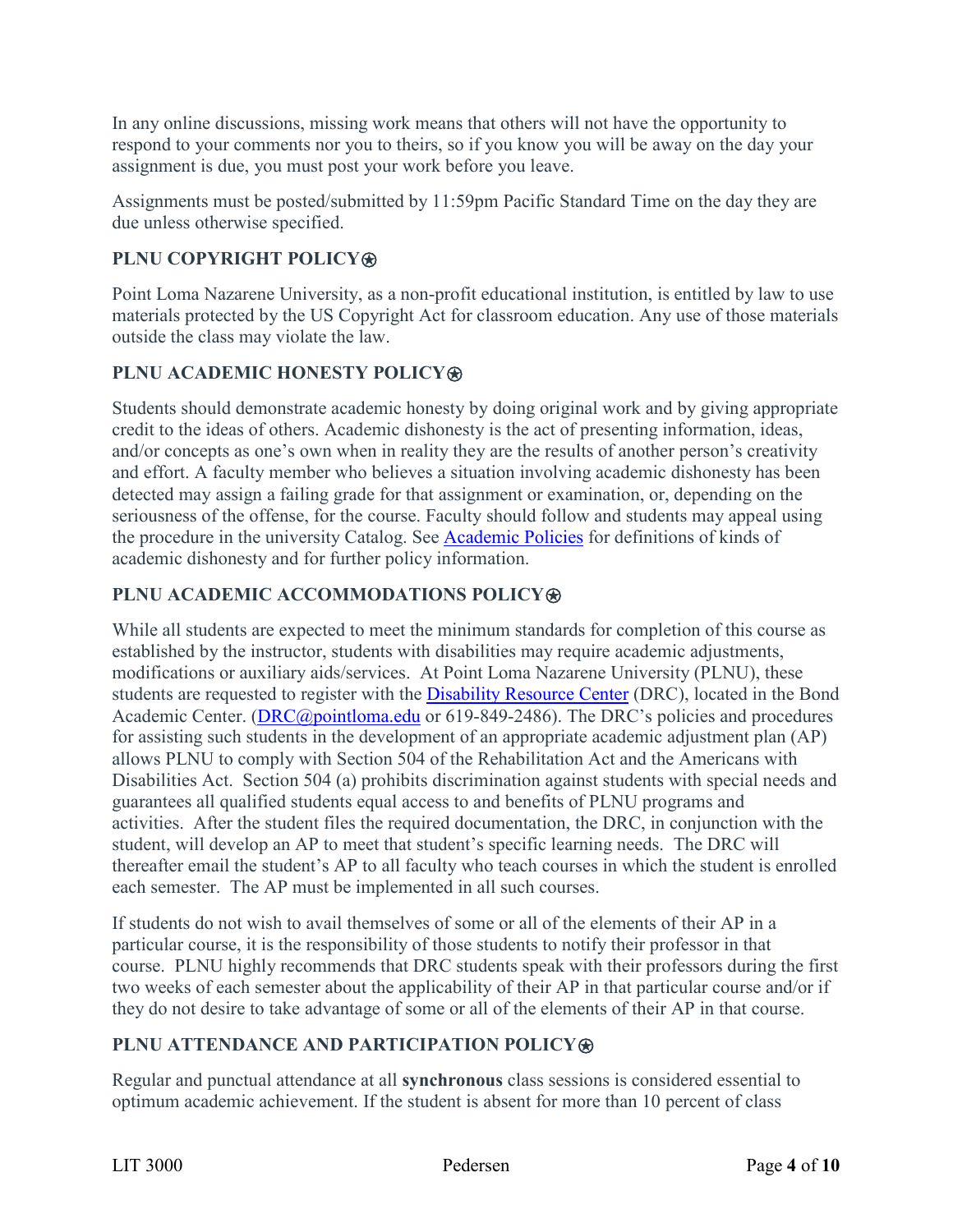sessions (virtual or face-to-face), the faculty member will issue a written warning of deenrollment. If the absences exceed 20 percent, the student may be de-enrolled without notice until the university drop date or, after that date, receive the appropriate grade for their work and participation. In some courses, a portion of the credit hour content will be delivered **asynchronously** and attendance will be determined by submitting the assignments by the posted due dates. See **[Academic Policies](https://catalog.pointloma.edu/content.php?catoid=46&navoid=2650)** in the Undergraduate Academic Catalog. If absences exceed these limits but are due to university excused health issues, an exception will be granted.

### **Asynchronous Attendance/Participation Definition**

A day of attendance in asynchronous content is determined as contributing a substantive note, assignment, discussion, or submission by the posted due date. Failure to meet these standards will result in an absence for that day. Instructors will determine how many asynchronous attendance days are required each week.

### **CLASS PARTICIPATION**

### **Interactions and Engagement with Course Readings**

Your success in understanding and making meaning of the course texts will be directly related to your

- o close reading of the texts (annotations),
- o thoughtful reflection on the texts (annotations),
- o engaged participation in online discussions (posting and replying),
- o engaged completion of assignments,
- o adjusted or corrected interpretations and understandings of a text (annotations),
- o asking your own questions about the texts (annotations),
- o seeking answers to your questions, (discussions, essays)
- o connecting the literature to our world context and to your own life; (discussions, final essay)
- o spiritual meditation on the power of reading, of women's voices, and of empathizing with the experiences of others. (essays)

# **Preparation, Assignments, and Technology**

- 1. Course books must be in your possession before the modules dedicated to those books begin. No exemptions from quizzes or other required/graded work will be granted because you do not yet have course texts. Using designated editions is crucial since all page references in course handout, slide, assignments are taken from the specified editions. If audiobooks are used, you will need to listen with dedicated focus and with the discussion question sheets in front of you as you listen.
- 2. Completion of all discussions & assignments is required; passing the course will be difficult without doing so. Missed work may be made up only in extenuating circumstances as determined by typical university standards. You must communicate with me directly about such circumstances.
- 3. Late assignments *will not be accepted* (unless extenuating circumstances apply).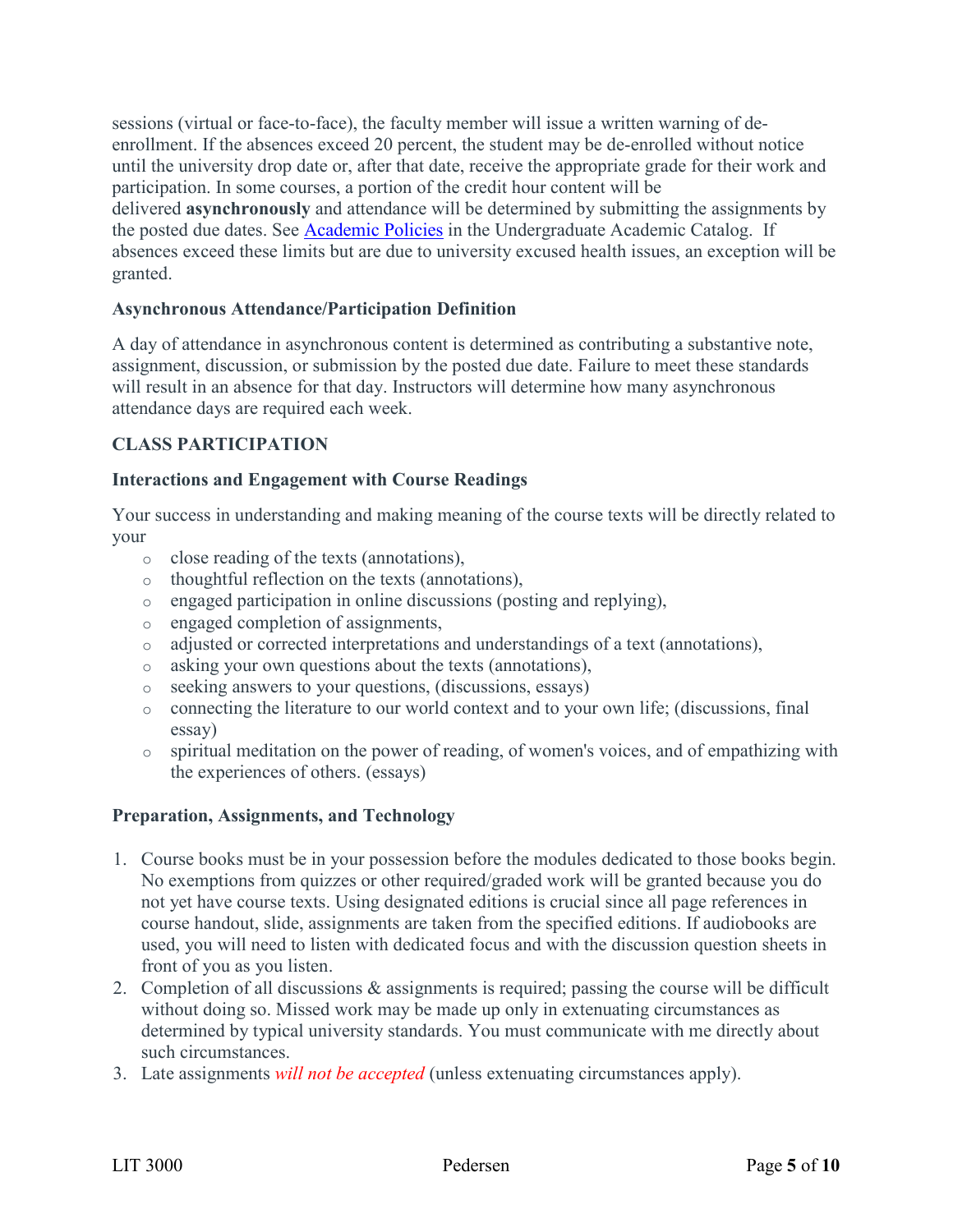- 4. It is your responsibility to see to it that your work is posted/submitted correctly in Canvas. It is also your responsibility to *let me know immediately* if you are experiencing technical difficulties with course materials in Canvas so that I can address the technical issues on my side.
- 5. Always keep duplicate copies of your work so you can provide one if necessary.
- 6. All coursework must be submitted in acceptable, viewable/audible, Canvas-compatible, digital form (doc, docx, pdf, xlsx). Google Chrome is the best browser to use with Canvas.

### **Quizzes**

You will complete periodic quizzes on some of the assigned readings. Quizzes may not be made up. I generally throw out the lowest quiz score when calculating final course averages.

#### **Canvas and Gmail**

You are responsible for checking your Canvas and PLNU Gmail regularly for electronic communications from me about our course and/or about your individual work in the course. You are fully accountable for all course material, announcements, communications that are distributed via these sites, and I will send messages only to these sites. Please let me know immediately if you encounter any technical problems with these sites.

### **ACADEMIC WRITING & MLA STYLE**

For all written work, please use MLA Style and follow all standards of academic writing taught to you in your college composition class. The MLA Style includes the standard use of inclusive language. (See also "LJML Department Syllabus Statements: Inclusive Language" posted on Canvas in the Syllabus & Course Policies folder.)

#### **INCLUSIVE LANGUAGE**

Because the Literature, Journalism, and Modern Language department recognizes the power of language, all public language used in this course, including written and spoken discourse, should be inclusive. This standard is outlined by all major academic style guides, including MLA, APA, and Chicago, and is the norm in university-level work.

#### **PUBLIC DISCOURSE**

Much of the work we will do in this discussion-based F2F/hybrid/online class is interactive, the nature of Canvas discussion board posts and replies and recorded ZOOM meetings are *public, not private, discourse*. By continuing in this class, you acknowledge that your work will be viewed and/or heard by others in the class and is thus, public.

#### **DIVERSITY STATEMENT**

Point Loma Nazarene University is committed to diversity in the classroom, in its publications and in its various organizations and components. Faculty and staff recognize that the diverse backgrounds and perspectives of their colleagues and students are best served through respect toward gender, disability, age, socioeconomic status, ethnicity, race, culture and other personal characteristics. In addition, the department of Literature, Journalism, and Modern Languages is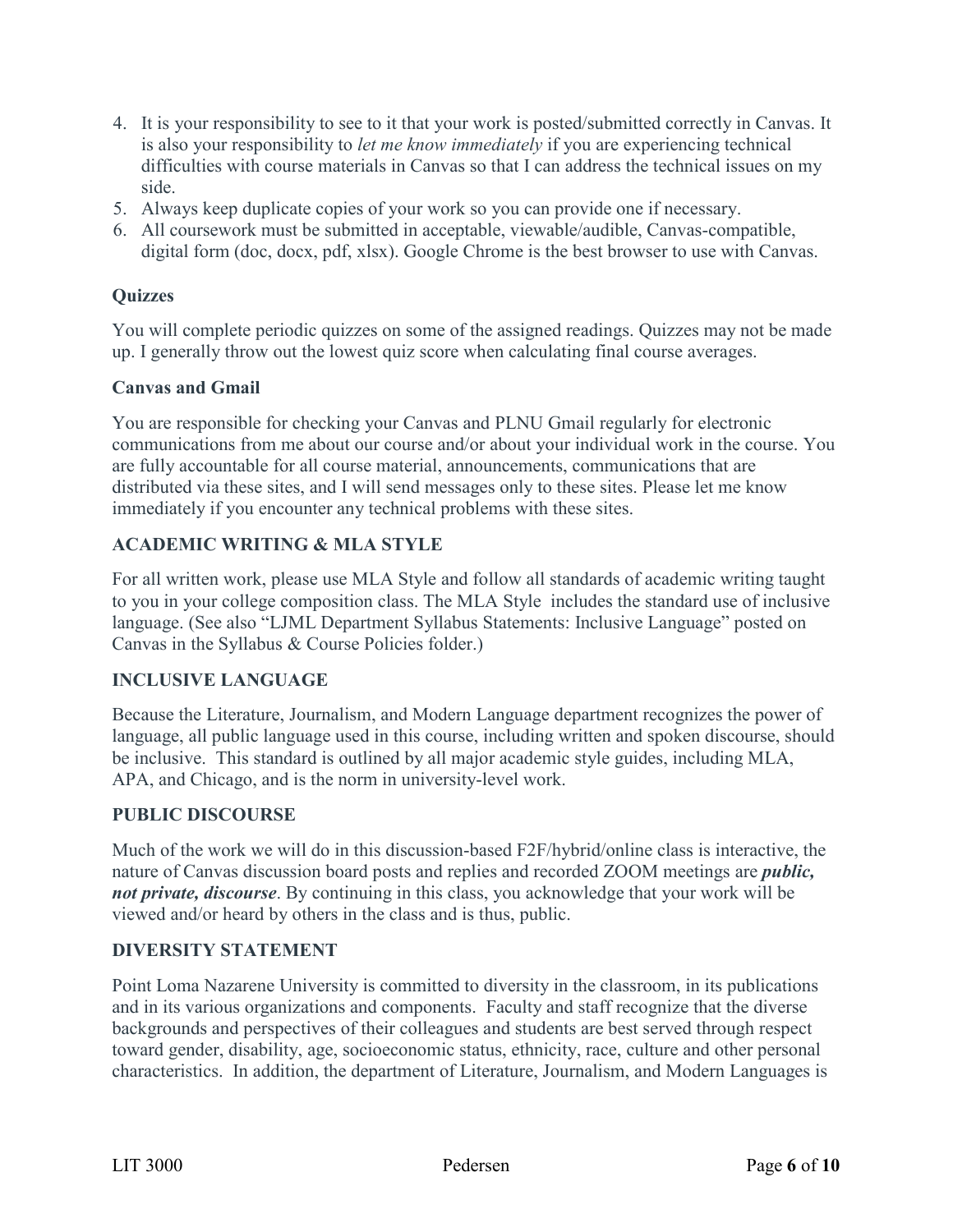committed to taking a leadership position that calls for promoting a commitment to diversity in and out of the classroom and in the practices of writing, journalism and the study of literature.

# **SPIRITUAL CARE**⍟

Please be aware PLNU strives to be a place where you grow as whole persons. To this end, we provide resources for our students to encounter God and grow in their Christian faith. If students have questions, a desire to meet with the chaplain or have prayer requests you can contact the [Office of Spiritual Development.](https://www.pointloma.edu/offices/spiritual-development)

# **USE OF TECHNOLOGY**⍟

In order to be successful in the online environment, you'll need to meet the minimum technology and system requirements; please refer to the [Technology and System Requirements](https://help.pointloma.edu/TDClient/1808/Portal/KB/ArticleDet?ID=108349) information. (You will have to log into this link's page to see appropriate content.)

Problems with technology do not relieve you of the responsibility of participating, turning in your assignments, or completing your classwork.

# **ASSIGNMENTS AT A GLANCE**

- 1. **Quizzes (running over 14 weeks; weighted category)** Multiple choice quizzes at least weekly (some weeks more) to test knowledge and recall of literary terms. (CLO #1)
- 2. **Assignments and Discussion Boards (variable):** Various assignments, activities, and discussion boards in relation to course readings. Rubrics will be included on Canvas for grading expectations. (CLO #1-4)
- 3. **Midterm** Cumulative multiple-choice exam on literary terms and features of the genres. (CLO #1)
- 4. **Short Papers** Literary analysis of poetry, drama, fiction, and/or essay showing close reading of primary text and citing of sources using MLA Style. Rubrics will be included on Canvas for grading expectations. (CLO # 2-6)
- 5. **Long Paper** You will write a 5-page paper, fully researched, cited using MLA Style and a variety of scholarly sources on James Joyce's "The Dead" using the critical approaches that interest you for closely reading this short story. Rubric will be included on Canvas for grading expectations. **Due: Nov. 23** (CLO #2-6).
- 6. **Final Exam** Comprehensive multiple-choice exam on literary terms and features of the literary modes/genres. **Nov 30.** (CLO #1, 3).

# **REQUIRED TEXTS**

Bressler, Charles E. *Literary Criticism: An Introduction to Theory and Practice* 5<sup>th</sup>ed. Upper Saddle River, NJ: Pearson Prentice Hall, 2007. 801.95 B843L (4<sup>th</sup>ed on Reserve)

Dillard, Annie *Teaching a Stone to Talk*. Harper Collins, 1988.

DiYanni, Robert. *Literature: Approaches to Fiction, Poetry, and Drama*. 2<sup>nd</sup>ed. (on Reserve) Harmon & Holman. *A Handbook to Literature*. R803 H288h 1996 (on Reserve)

*MLA Handbook*. 8<sup>th</sup> ed. R808.02 M691h 2016 (Non-Circulating)

Schwarz, Daniel, ed. *The Dead*. Case Studies in Contemporary Criticism. Boston & New York: Bedford/St. Martin's Press, 1994. 823 J89de (on Reserve)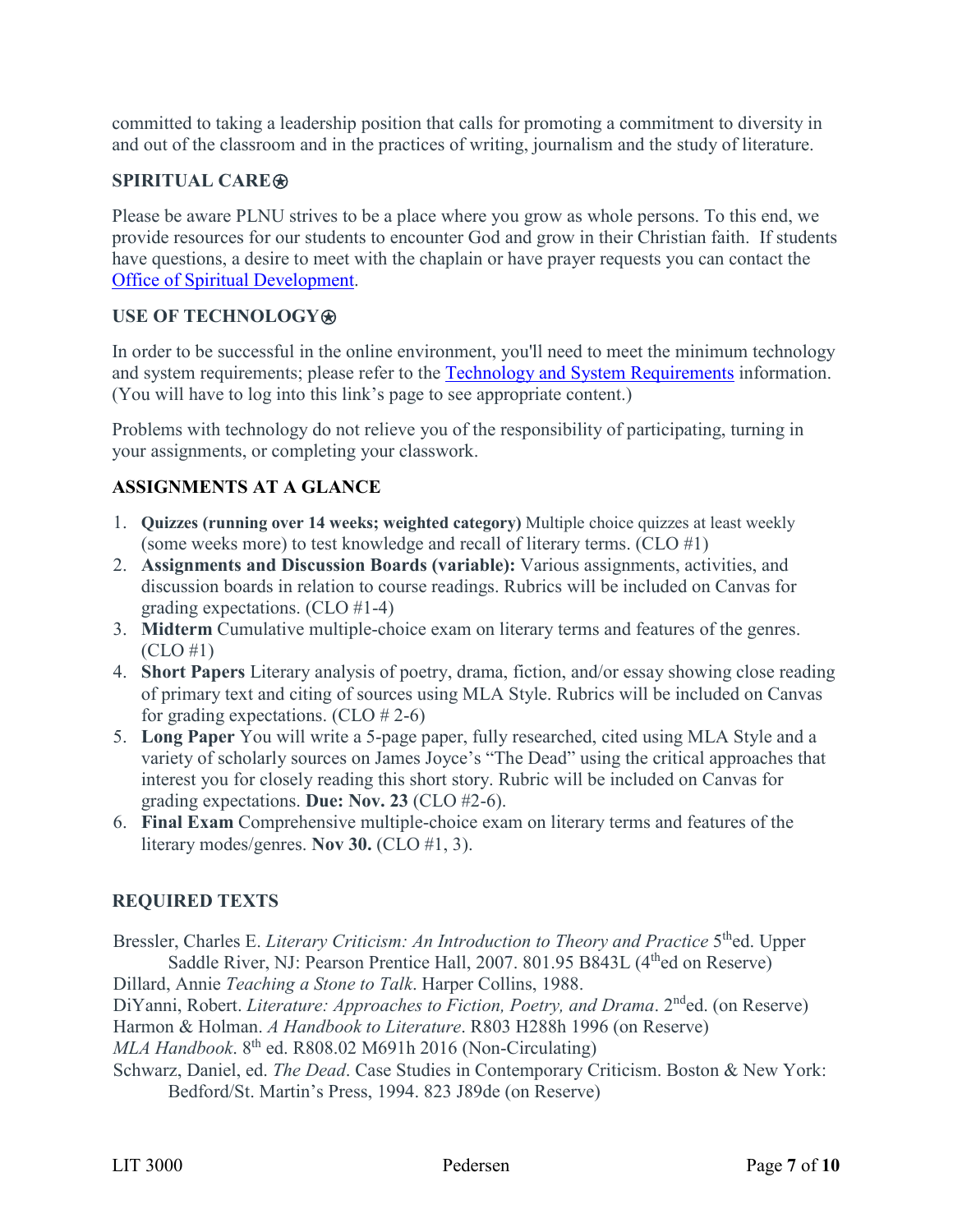|    | Date                                                                                  | <b>Class Mode &amp; Content</b>           | <b>Assignment Due</b>                                                                                       |  |  |
|----|---------------------------------------------------------------------------------------|-------------------------------------------|-------------------------------------------------------------------------------------------------------------|--|--|
|    | <b>MODULE 1</b>                                                                       |                                           |                                                                                                             |  |  |
|    | History of Literary Criticism/Theory, Elements of Fiction, & Close Reading "The Dead" |                                           |                                                                                                             |  |  |
|    | Wk 1: Aug. 17-23                                                                      |                                           | <b>Class Orientation &amp; History of Literary Criticism</b>                                                |  |  |
| 1  |                                                                                       | Synchronous Zoom Class, 1:30-<br>2:25 PST | Course Orientation, Connecting with each other                                                              |  |  |
|    | Mon., Aug. 17                                                                         |                                           | Discussion Board: What is literature? What does the study of                                                |  |  |
|    |                                                                                       |                                           | literature entail? What is close reading?                                                                   |  |  |
|    |                                                                                       | Synchronous Zoom Class, 1:30-<br>2:25 PST | Wk 1: Bressler, Literary Criticism, Chapter 1: Defining                                                     |  |  |
| 2  | Wed., Aug. 19                                                                         |                                           | Criticism, Theory, and Literature                                                                           |  |  |
|    |                                                                                       |                                           | <b>Bressler Quiz 1</b><br>Wk 1: Bressler, Literary Criticism, Chapter 2: A Historical                       |  |  |
|    |                                                                                       |                                           |                                                                                                             |  |  |
| 3  | Fri., Aug 21                                                                          | <b>Asynchronous work</b>                  | Survey of Literary Criticism<br><b>Bressler Quiz 2</b>                                                      |  |  |
|    | Wk 2: Aug. 24-30                                                                      |                                           | James Joyce's "The Dead" - Close Reading & Critical Approaches                                              |  |  |
|    |                                                                                       |                                           | Wk 2: Schwartz, "The Dead" (pp. 21-59)                                                                      |  |  |
| 4  | Mon., Aug. 24                                                                         | Synchronous Zoom Class, 1:30-             | <b>ASSIGNMENT</b> (Short Paper 1): Plot Summary-Fiction                                                     |  |  |
|    |                                                                                       | 2:25 PST                                  | "The Dead"                                                                                                  |  |  |
|    |                                                                                       | Synchronous Zoom Class, 1:30-             | Wk 2: Schwartz, "Introduction: Biographical and Historical                                                  |  |  |
| 5  | Wed., Aug. 26                                                                         | 2:25 PST                                  | Contexts" (pp. 3-20)                                                                                        |  |  |
|    |                                                                                       |                                           | Wk 2: Schwartz, "Critical History" (pp. 63-84)                                                              |  |  |
| 6  | Fri., Aug. 28                                                                         | <b>Asynchronous work</b>                  | <b>ASSIGNMENT: Biographical-Historical-Critical Contexts</b>                                                |  |  |
|    |                                                                                       |                                           | QUIZ <sub>2</sub>                                                                                           |  |  |
|    | <b>Elements of Fiction &amp; Library Research</b><br>Wk 3: Aug. 31-Sept. 6            |                                           |                                                                                                             |  |  |
|    |                                                                                       |                                           | Wk 3: DiYanni, Literature, "Introduction" & Chs. 1-2                                                        |  |  |
| 7  |                                                                                       |                                           | (entire), Ch. 3 (pp. 49-110, DiYanni's text only-not the                                                    |  |  |
|    | Mon., Aug. 31                                                                         | <b>Asynchronous Work</b>                  | stories), Ch. 4 (quick read)                                                                                |  |  |
|    |                                                                                       |                                           | QUIZ <sub>3</sub>                                                                                           |  |  |
| 8  | Wed., Sept. 2                                                                         | Synchronous Zoom Class, 1:30-             | Wk 3: Reading—MLA Handbook Part I (pp. 1-58)                                                                |  |  |
|    |                                                                                       | 2:25 PST                                  | <b>LIBRARY DAY - Understanding Databases and Sources</b>                                                    |  |  |
|    |                                                                                       |                                           | Wk 3: Reading-MLA Handbook Part II (pp. 59-129                                                              |  |  |
|    |                                                                                       | Synchronous Zoom Class, 1:30-<br>2:25 PST | LIBRARY DAY - Finding Articles from Databases $\&$                                                          |  |  |
| 9  | Fri., Sept. 4                                                                         |                                           | <b>Annotated Bibliographies</b>                                                                             |  |  |
|    |                                                                                       |                                           | <b>QUIZ3B</b>                                                                                               |  |  |
|    |                                                                                       |                                           | <b>ASSIGNMENT:</b> Annotated Bibliography (Due 9/9 11:59pm)                                                 |  |  |
|    |                                                                                       |                                           | <b>Module 2</b>                                                                                             |  |  |
|    |                                                                                       |                                           | <b>Elements of Poetry - Close Reading &amp; Literary Analysis</b>                                           |  |  |
|    | Wk 4: Sept. 7-13                                                                      |                                           | Elements of Poetry & Close Reading of Judith Wright's "Woman to Child"                                      |  |  |
| 10 | Mon., Sept. 7                                                                         |                                           | Synchronous Zoom Class, 1:30-<br>Wk 4: DiYanni, Literature, Chs. 10-11                                      |  |  |
|    |                                                                                       | 2:25 PST                                  | QUIZ <sub>4</sub>                                                                                           |  |  |
|    | Wed., Sept. 9                                                                         | Synchronous Zoom Class, 1:30-<br>2:25 PST | Wk 4: DiYanni, Literature, Chs. 12 (pp. 510-35)                                                             |  |  |
|    |                                                                                       |                                           | Compose responses to discussion questions (pp. 509-91) for                                                  |  |  |
| 11 |                                                                                       |                                           | poem "Woman to Child" for elements covered in reading<br><b>ASSIGNMENT:</b> Annotated Bibliography (Due 9/9 |  |  |
|    |                                                                                       |                                           | $11:59$ pm)                                                                                                 |  |  |
|    |                                                                                       |                                           | Wk 4: DiYanni, Literature, Chs. 12 (pp. 536-56)                                                             |  |  |
|    |                                                                                       |                                           | Added responses to discussion questions (pp. 509-91) for                                                    |  |  |
| 12 | Fri., Sept. 11                                                                        | <b>Asynchronous Zoom Class</b>            | poem "Woman to Child" for remaining elements covered in                                                     |  |  |
|    |                                                                                       |                                           | reading                                                                                                     |  |  |
|    |                                                                                       |                                           | QUIZ <sub>5</sub>                                                                                           |  |  |

# **SCHEDULE OF READINGS & ASSIGNMENTS**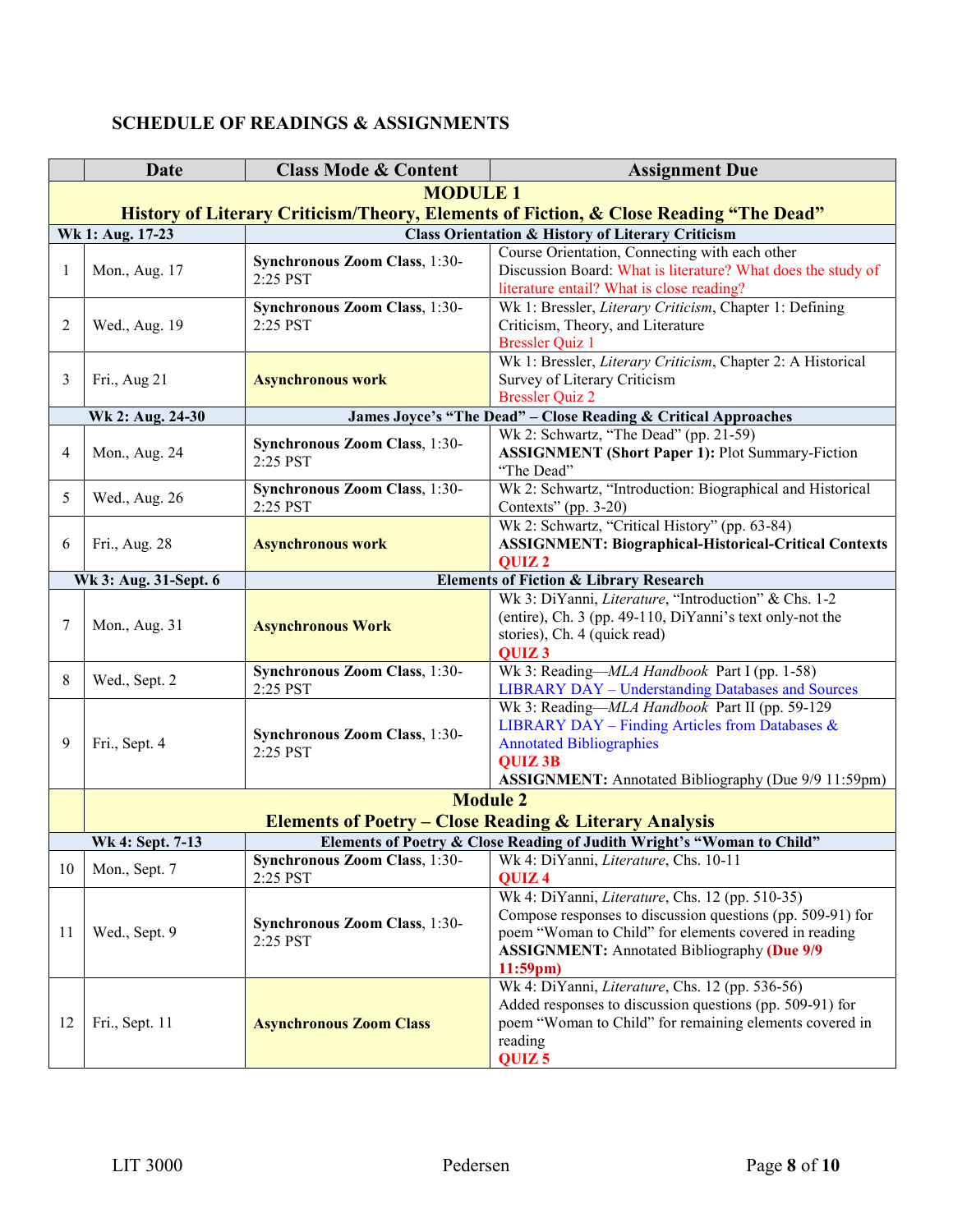|    | Wk. 5: Sept. 14-20                                                                              | Elements of Poetry - Prosody & Scansion of Closed Forms                                    |                                                                                                                                                                                                                     |
|----|-------------------------------------------------------------------------------------------------|--------------------------------------------------------------------------------------------|---------------------------------------------------------------------------------------------------------------------------------------------------------------------------------------------------------------------|
| 13 | Mon., Sept. 14                                                                                  | Synchronous Zoom Class, 1:30-<br>2:25 PST                                                  | Wk 5: DiYanni, Literature, Chs. 12 (pp. 556-74)<br>ASSIGNMENT: Finish & submit responses to discussion<br>questions (pp. 509-91) for "Woman to Child"<br>QUIZ <sub>6</sub>                                          |
| 14 | Wed., Sept. 16                                                                                  | Wk 5: Prosody & Scansion-Closed Forms Handout<br>Synchronous Zoom Class, 1:30-<br>2:25 PST |                                                                                                                                                                                                                     |
| 15 | Fri., Sept. 18                                                                                  | <b>Asynchronous Work</b>                                                                   | Wk 5: Prosody & Scansion-Closed Forms Handout<br>DiYanni, Literature, Chs. 14 (pp. 594-620 FYI)<br>QUIZ 7 (& 7B possible)                                                                                           |
|    | Wk. 6: Sept. 21-27                                                                              |                                                                                            | Writing about Poetry - Judith Wright's "Woman to Child"                                                                                                                                                             |
| 16 | Mon., Sept. 21                                                                                  | Synchronous Zoom Class, 1:30-<br>2:25 PST                                                  | Wk 6: DiYanni, Literature, Chs. 13 (pp. 575-579, 589-93)<br><b>ASSIGNMENT (Short Paper 2): Poetry Analysis "Woman</b><br>to Child"                                                                                  |
| 17 | Wed., Sept. 23                                                                                  | Synchronous Zoom Class, 1:30-<br>2:25 PST                                                  | Wk 6: Draft of Short Paper 2 - Revision Workshop                                                                                                                                                                    |
| 18 | Fri. Sept. 25                                                                                   | <b>Asynchronous Work</b>                                                                   | Wk 6: ASSIGNMENT (Short Paper 2): Due<br>QUIZ 8                                                                                                                                                                     |
|    |                                                                                                 |                                                                                            | <b>Module 3</b>                                                                                                                                                                                                     |
|    | <b>Elements of Drama - Close Reading &amp; Literary Analysis</b>                                |                                                                                            |                                                                                                                                                                                                                     |
|    | Elements of Drama & Close Reading of Susan Glaspell's Trifles<br>Wk. 7: Sept. 28-Oct. 4         |                                                                                            |                                                                                                                                                                                                                     |
| 19 | Mon., Sept. 28                                                                                  | Synchronous Zoom Class, 1:30-<br>2:25 PST                                                  | Wk 7: DiYanni, Literature, Chs. 21-22<br>QUIZ <sub>9</sub>                                                                                                                                                          |
| 20 | Wed., Sept. 30                                                                                  | Synchronous Zoom Class, 1:30-<br>2:25 PST                                                  | Wk 7: DiYanni, <i>Literature</i> , Chs. 23 (entire), 25 (pp. 954-59),<br>26 (pp. 1007-12), 27 (pp. 1102-05)                                                                                                         |
| 21 | Fri. Oct. 2                                                                                     | <b>Asynchronous Work</b>                                                                   | Wk 7: Susan Glaspell's Trifles, (DiYanni, Literature, pp.<br>$1280-91)$<br><b>Watch Trifles (Live Production)</b><br>ASSIGNMENT: Questions #1-16 (DiYanni, Literature, Ch.<br>24, pp. 949-59)<br>QUIZ <sub>10</sub> |
|    | Wk. 8, Oct. 5-11                                                                                |                                                                                            | Writing about Drama - Susan Glaspell's Trifles                                                                                                                                                                      |
| 22 | Mon., Oct. 5                                                                                    | Synchronous Zoom Class, 1:30-<br>2:25 PST                                                  | Wk 8: ASSIGNMENT (Short Paper): Play Analysis Trifles<br>Draft Due!<br>Introductions and Conclusions                                                                                                                |
| 23 | Wed., Oct. 7                                                                                    | Synchronous Zoom Class, 1:30-<br>2:25 PST                                                  | Wk 8: Draft of Short Paper 3 - Revision Workshop                                                                                                                                                                    |
| 24 | Fri. Oct. 9                                                                                     | <b>Asynchronous Work</b>                                                                   | Wk 8: ASSIGNMENT (Short Paper): Play Analysis Trifles<br>Due<br>QUIZ <sub>11</sub>                                                                                                                                  |
|    |                                                                                                 |                                                                                            | <b>Module 4</b>                                                                                                                                                                                                     |
|    | <b>Elements of the Essay—Close Reading &amp; Analysis</b>                                       |                                                                                            |                                                                                                                                                                                                                     |
|    | Elements of the Essay & Close Reading Annie Dillard's "God in the Doorway"<br>Wk. 9, Oct. 12-18 |                                                                                            |                                                                                                                                                                                                                     |
| 25 | Mon., Oct. 12                                                                                   | Synchronous Zoom Class, 1:30-<br>2:25 PST                                                  | Wk 9: MIDTERM                                                                                                                                                                                                       |
| 26 | Wed., Oct. 15                                                                                   | Synchronous Zoom Class, 1:30-<br>2:25 PST                                                  | Wk 9: Nonfiction Prose & the Essay (In-class lecture; no<br>reading)<br>QUIZ <sub>12</sub>                                                                                                                          |
| 27 | Fri. Oct. 17                                                                                    | <b>Asynchronous Work</b>                                                                   | Wk 9: Creative Nonfiction: Annie Dillard "God in the<br>Doorway"<br>QUIZ <sub>13</sub>                                                                                                                              |